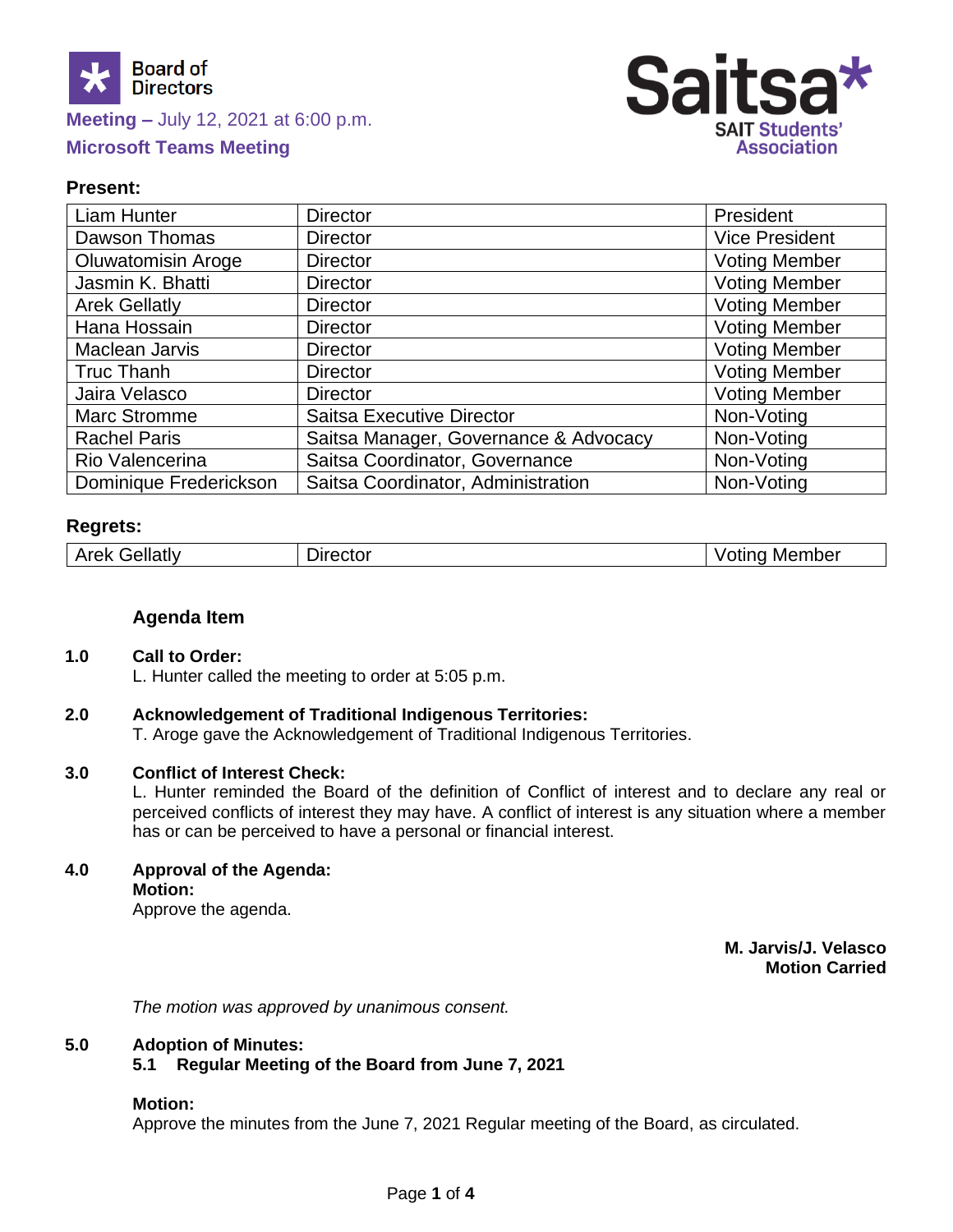



**J. K. Bhatti/M. Jarvis Motion Carries**

 *The motion was approved by unanimous consent.*

# **5.2 Special Meeting of the Board from June 14 and 21, 2021**

M. Jarvis noted they were present at both the June 14, 2021 and June 21, 2021. Technical difficulties were cited as the cause of voting discrepancies at both meetings.

#### **Motion:**

Approve the minutes from the June 14 and 21, 2021 Special meeting of the Board as amended.

**M. Jarvis/T. Aroge Motion Carries**

*The motion was approved by unanimous consent.*

#### **6.0 Presidential Reports:**

**6.1 President**

Report as submitted.

L. Hunter highlighted that they had attended the Stampede Political Circuit, meeting with various officials. These meetings are intended to build relationships with policymakers that may be beneficial to Saitsa and to advance Saitsa's advocacy efforts.

#### **6.2 Vice President**

Report as submitted.

L. Hunter asked D. Thomas for an update from the CASA Board of Directors regarding advocacy timelines. D. Thomas responded that advocacy timelines will be developed at the next CASA Board Meeting. Members are also preparing their strategic goals and workplans that they will be submitting.

# **7.0 Director Reports:**

#### **7.1 Open Report Discussion**

All Director's reports are as submitted.

L. Hunter asked for an update from M. Jarvis regarding an MET student issue that they are supporting a student with. M. Jarvis provided an update regarding the most recent actions taken to attempt to support the student and ensure they will be able to complete their program at SAIT.

# **8.0 Business Items:**

# **8.1 Saitsa Equity, Diversity, and Inclusion Review**

L. Hunter explained that the Board has voiced interest for an Equity, Diversity, and Inclusion review being conducted for Saitsa.

M. Stromme explained the cost of an EDI Review would be approximately \$15,000.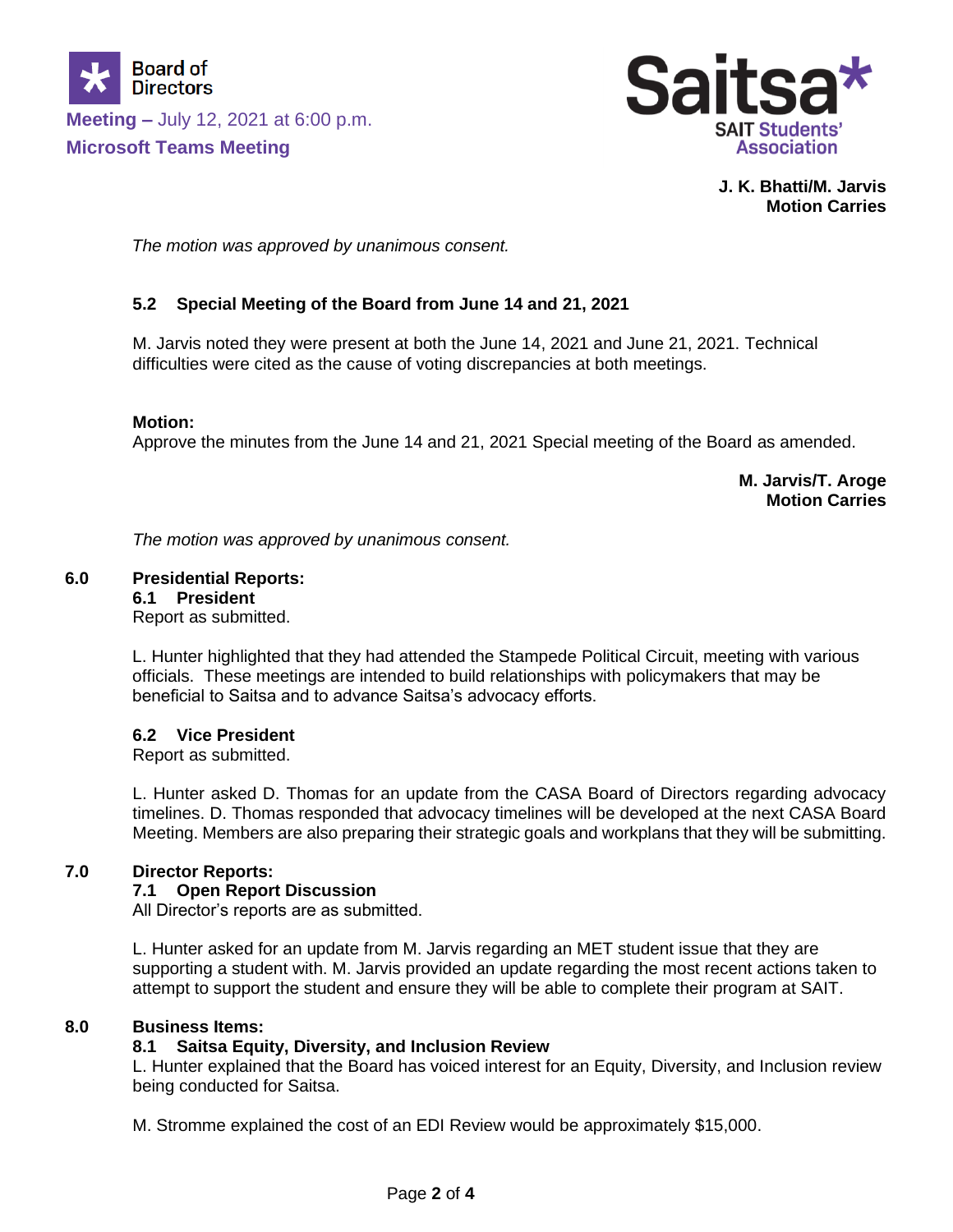

**Meeting –** July 12, 2021 at 6:00 p.m.

# **Microsoft Teams Meeting**



#### **Motion:**

WHEREAS section 3.4.2.2 of the Saitsa Policy Manual specifies that the Board may obtain monitoring information by external report;

BE IT RESOLVED the Board of Directors tasks the Executive Director with the procurement of a third-party Equity, Diversity, and Inclusion review to be completed by April 2022.

> **J. Velasco/T. Aroge 8-0-0 Motion Carried**

#### **8.2 Policy Manual Review 8.2.1 Ends Policies 8.2.2 Communication and Support to the Board 8.2.3 Advocacy Support**

L. Hunter stated that as the Policy Manual was recently approved, moving forward the Board may benefit from an informal meeting to discuss its policies and procedures. This informal discussion could be used to gauge interest in possible changes, if any, they would consider for the Policy Manual. It is recommended that these meetings be scheduled approximately 2 weeks prior to a Board meeting. R. Valencerina may prepare notes regarding possible changes to the Board.

#### **9.0 Information Discussion**

#### **9.1 Get Out the Vote Campaign**

R. Paris explained that Saitsa will be participating in a Get Out the Vote campaign during the upcoming municipal. The Returning Officer of Elections Calgary has decided that Elections Calgary will not set up advanced "Vote Anywhere" polling stations on SAIT Campus for the municipal election. Some goals for the GOTV campaign include a Meet and Greet event, and a Forum or Debate for Mayoral Candidates in partnership with the Calgary Student Alliance. Similar events and initiatives may be held for a federal election if one is called during the academic year.

L. Hunter asked for information why the vote anywhere polling stations were cancelled. R. Paris responded that the decision was made because COVID-19 pandemic restrictions required polling locations to be decided in advance, which limited the ability of Elections Calgary to have a polling station on campus.

#### **9.2 ED Report**

Report as Submitted.

J. K. Bhatti asked for information regarding the development of staff culture at Saitsa. M. Stromme responded that the changes that have been made so far for staff are the result of consultation with staff. One issue is that culture is not consistently defined, so cultural changes require further consultation and development.

L. Hunter asked for information regarding the opportunities for the Board to interact and participate in staff events. M. Stromme responded that events are being developed with the Manager of Staff Experience.